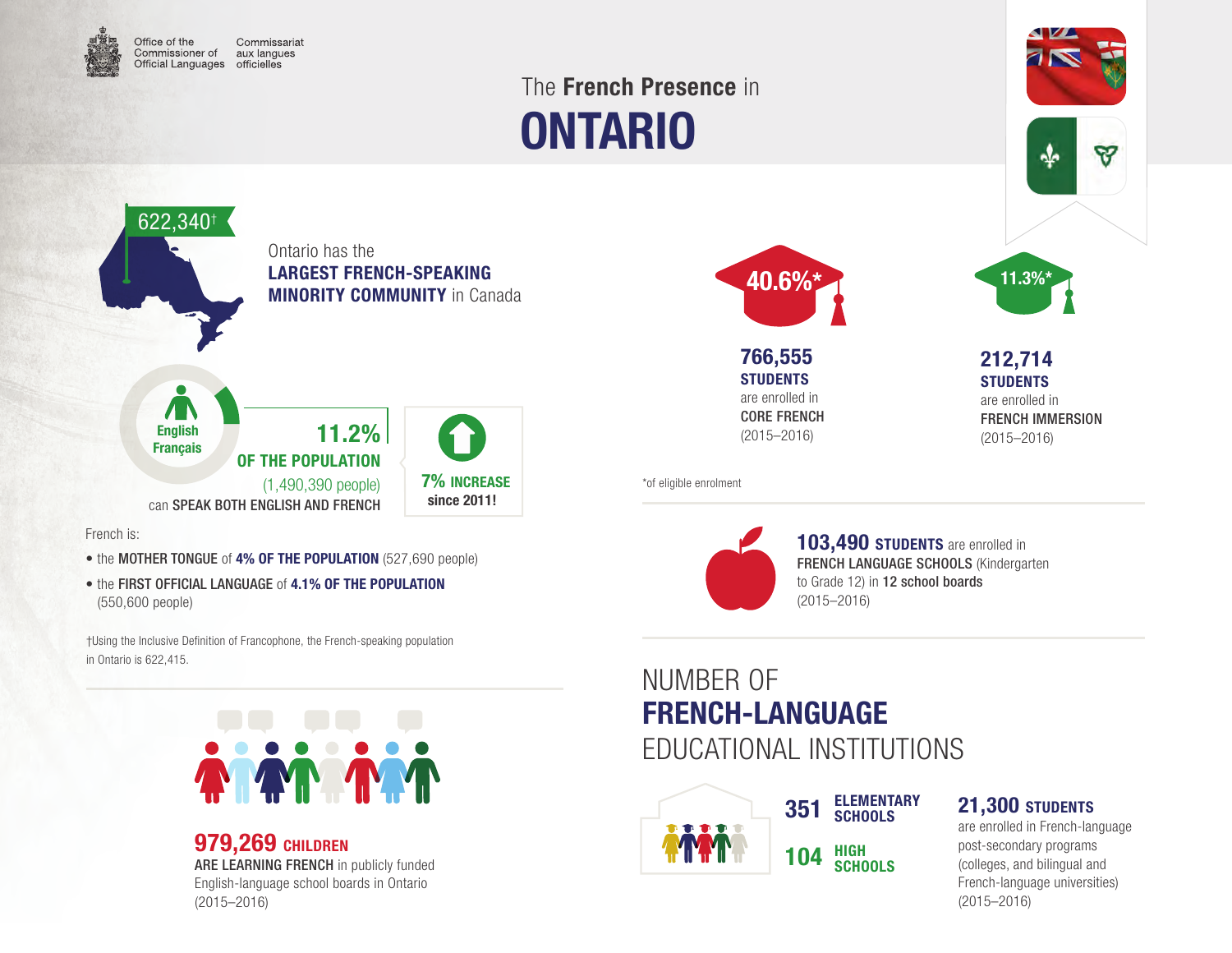### WHERE DO FRANCOPHONES LIVE?

Most Franco-Ontarians live in the eastern part of the province, in and around Ottawa. Other main areas include north-eastern Ontario (Sudbury, North Bay) and central Ontario.

### B<sub>K</sub>A D E I J H

 $K$ 

C

G Y F

#### ECONOMIC REGIONS

- <sup>A</sup> Ottawa: 42.7%
- B Kingston–Pembroke: 2.6%
- <sup>C</sup> Muskoka–Kawarthas: 0.8%
- D Toronto: 19%
- <sup>E</sup> Kitchener–Waterloo–Barrie: 3.8%
- <sup>F</sup> Hamilton–Niagara Peninsula: 4.7%
- <sup>G</sup> London: 1.5%
	- H Windsor–Sarnia: 2.9%
- $\bullet$  Stratford–Bruce Peninsula:  $0.4\%$
- **D** Northeast: 20.7%
- K Northwest: 1.1%





## WHERE WERE FRENCH-SPEAKING IMMIGRANTS BORN?